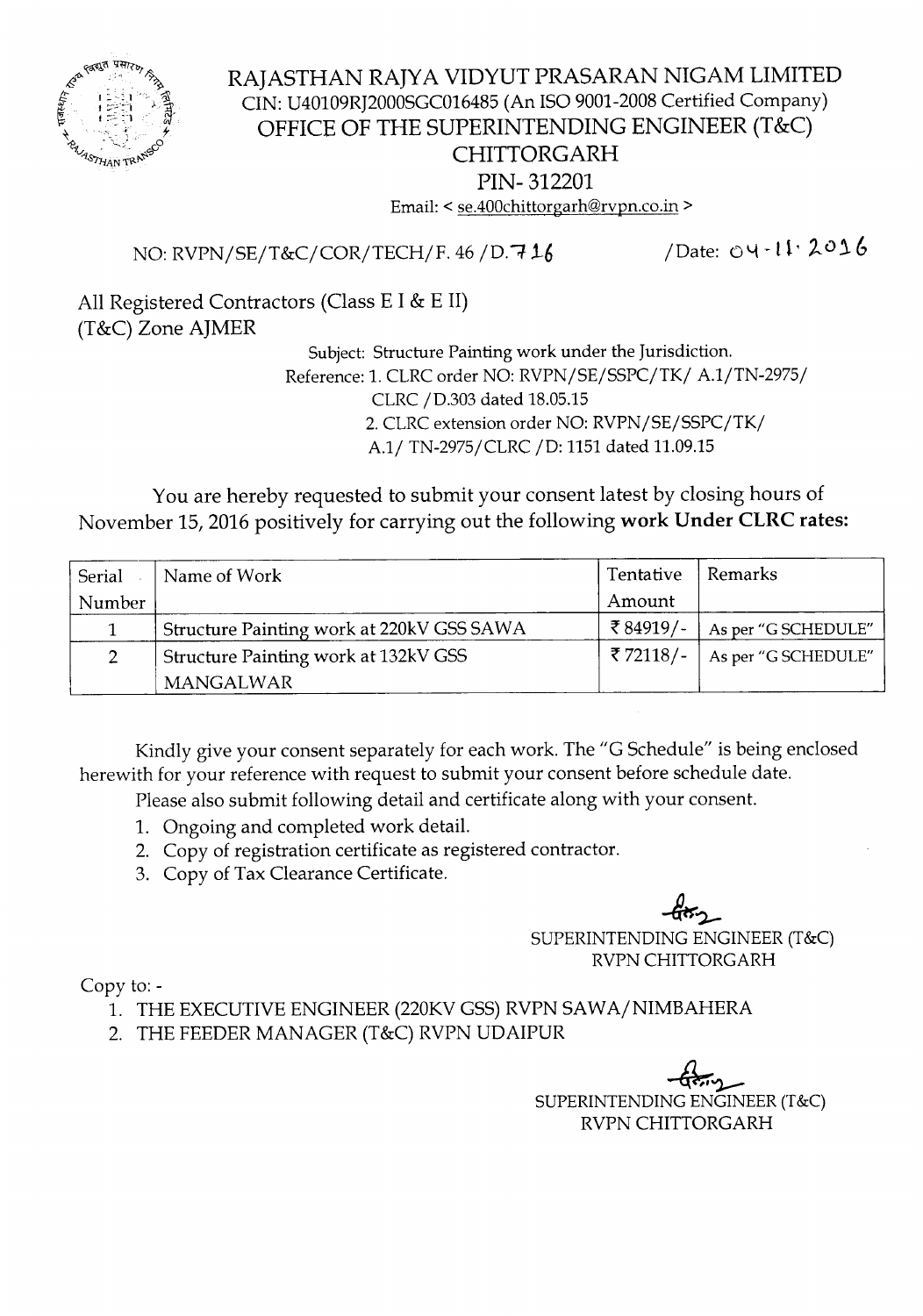#### OFFICE OF THE EXECUTIVE ENGINEER (220KV GSS) RVPNL,SAWA, CHITTORGARt ( An ISO 9001: 2008 certified company)

## *ABSTRACT* OF *COST/ "SCHEDULE -* G"

#### Name of work: - Painting of Structure & Equipments for the Year 2016-17 At 220 KV GSS, RVPNL, Sawa (Chittorgarh)

| No.<br>1<br>$\overline{2}$ | Code<br>No.<br>2.1 | Description<br><b>PAINTING</b><br>OF<br><b>STEEL</b><br><b>UNPAINTED</b><br><b>STRUCTURES:</b><br>Aluminium painting of unpainted steel structures at the<br>GSS including paint and painting brush, emery paper,<br>cloth and solvents, etc. The surface shall be first cleaned<br>with wire brush / emery paper and thereafter wiped with<br>cloth to remove rust and dust or any other deposits on<br>erected M.S. steel structure & beam. One coat of red<br>oxide paint shall be applied after carrying out cleaning<br>and allowed to dry. Thereafter, two coats of aluminium<br>paint shall be applied. Each subsequent coat shall be<br>applied only after the previous coat has dried up. The<br>paints used shall be from any of the following<br>recognized manufacturers, namely Asian / Nerolac                       | Unit<br>Sq.<br>Meter | Rate in<br>Rs.<br>31 | Qty.<br>1165.36 | <b>Amount</b><br>36126.16 |
|----------------------------|--------------------|------------------------------------------------------------------------------------------------------------------------------------------------------------------------------------------------------------------------------------------------------------------------------------------------------------------------------------------------------------------------------------------------------------------------------------------------------------------------------------------------------------------------------------------------------------------------------------------------------------------------------------------------------------------------------------------------------------------------------------------------------------------------------------------------------------------------------------|----------------------|----------------------|-----------------|---------------------------|
|                            |                    |                                                                                                                                                                                                                                                                                                                                                                                                                                                                                                                                                                                                                                                                                                                                                                                                                                    |                      |                      |                 |                           |
|                            |                    | Berger / Jenson Nicholson.                                                                                                                                                                                                                                                                                                                                                                                                                                                                                                                                                                                                                                                                                                                                                                                                         |                      |                      |                 |                           |
|                            | 2.2                | <b>STEEL</b><br><b>PAINTED</b><br><b>PAINTING</b><br>OF<br><b>OLD</b><br><b>STRUCTURES:</b><br>Aluminium painting of old painted steel structures at the<br>GSS including supply of paint and painting brush, emery<br>paper, cloth & solvents, etc. The surface shall be first<br>cleaned with wire brush / emery paper and thereafter<br>wiped with cloth to remove rust and dust or any other<br>deposits on erected M.S. steel structures. Two coats of<br>aluminium paint shall be applied. Each subsequent coat<br>shall be applied only after the previous coat has dried<br>up. The paints used shall be from any of the following<br>recognized manufacturers, namely Asian / Nerolac<br>Berger / Jenson Nicholson.                                                                                                       | Sq.<br>Meter         | 24                   | 518.61          | 12446.64                  |
| 3                          | 2.3                | PAINTING OF TANSFORMERS& EQUIPMENTS:<br>Enamel painting on power transformers and other<br>equipments including supply of paint and spray painting<br>set, emery paper, cloth & solvents etc. at GSS by<br>cleaning surface thoroughly with soda / caustic solution<br>to clean oily surface and thereafter washing with water.<br>Thereafter two coats of smoke gray synthetic enamel<br>paint shall be applied by spray method. Each subsequent<br>coat shall be applied after the previous coat has fully<br>dried up. The paints used shall be from any of the<br>following recognized manufacturers, namely Asian /<br>Nerolac / Berger / Jenson Nicholson. In case of surface<br>area of radiators, those fins will only be considered<br>which are actually feasible and approachable for<br>painting by spray or by brush. | Sq.<br>Meter         | 25                   | 180.07          | 4501.75                   |
|                            |                    | Total: $2.1$ to $2.3$ (in Rupees)                                                                                                                                                                                                                                                                                                                                                                                                                                                                                                                                                                                                                                                                                                                                                                                                  |                      |                      |                 | 53074.55                  |
|                            |                    | Above 60% add Premium on BSR                                                                                                                                                                                                                                                                                                                                                                                                                                                                                                                                                                                                                                                                                                                                                                                                       |                      |                      |                 | 31844.73<br>84919.28      |

IN WORDSRUPEES(RsEighty four Thousand Nine hundred Ninteen& Twenty eight paisaonly)

# 1. The rates are quatedas per BSR for R&M of lines & substation as on 2013

220 KV GSS, RVPNL, 220 KV GSS, RVPNL,

Erup Represent de la Propincie de la Propincie de la Propincie de la Propincie de la Propincie de la Propincie de la Propincie de la Propincie de la Propincie de la Propincie de la Propincie de la Propincie de la Propincie JEN (Maintenance) AEN (Maintenance)<br>220 KV GSS, RVPNL, 220 KV GSS, RVPNL, Sawa (Chittorgarh) Sawa (Chittorgarh) Sawa (Chittorgarh) Sawa (Chittorgarh) Sawa (Chittorgarh)

**EXECUTIVE ENGINEER** 220 KV GSS, RVPNL,